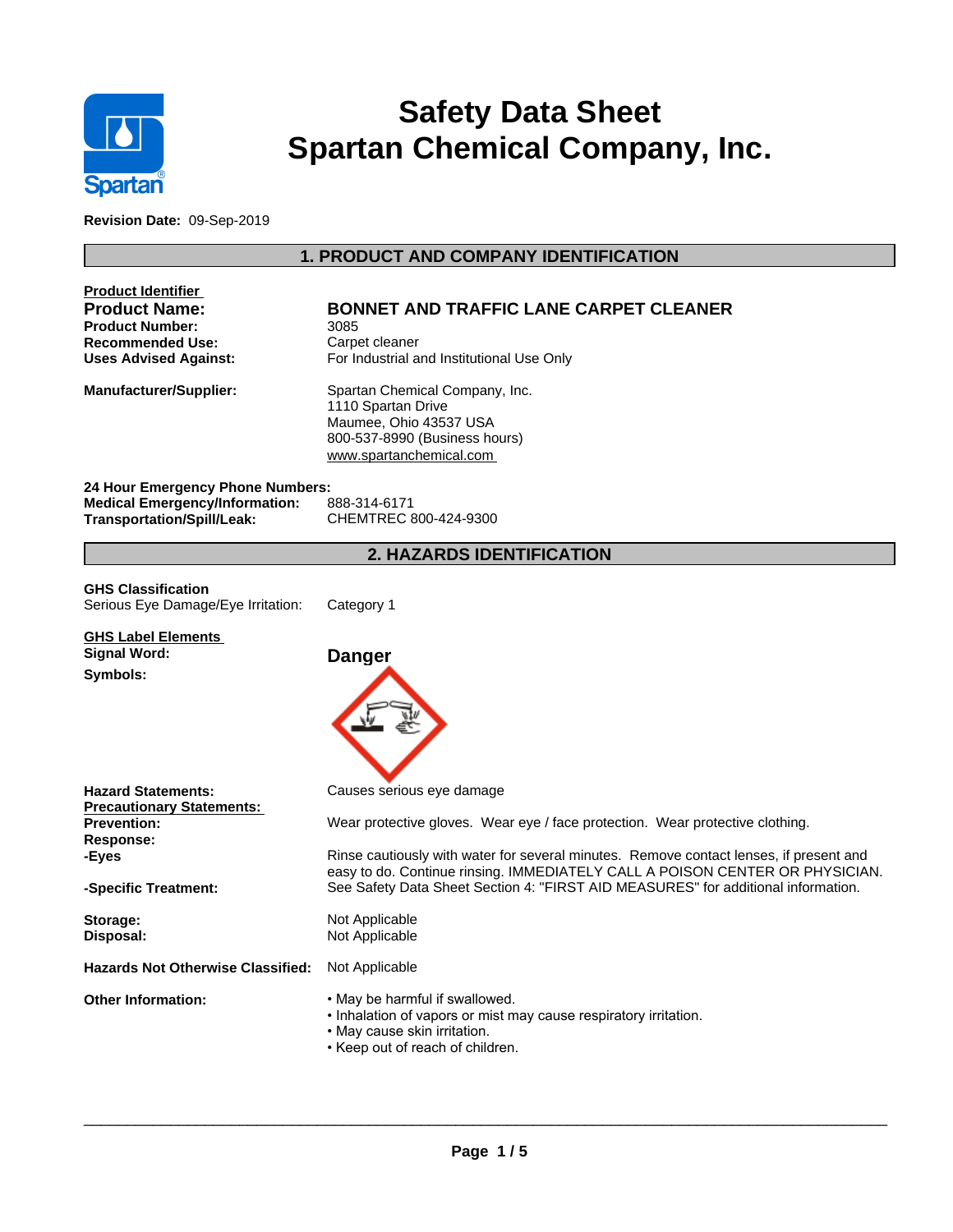# **3. COMPOSITION / INFORMATION ON INGREDIENTS**

 $\_$  ,  $\_$  ,  $\_$  ,  $\_$  ,  $\_$  ,  $\_$  ,  $\_$  ,  $\_$  ,  $\_$  ,  $\_$  ,  $\_$  ,  $\_$  ,  $\_$  ,  $\_$  ,  $\_$  ,  $\_$  ,  $\_$  ,  $\_$  ,  $\_$  ,  $\_$  ,  $\_$  ,  $\_$  ,  $\_$  ,  $\_$  ,  $\_$  ,  $\_$  ,  $\_$  ,  $\_$  ,  $\_$  ,  $\_$  ,  $\_$  ,  $\_$  ,  $\_$  ,  $\_$  ,  $\_$  ,  $\_$  ,  $\_$  ,

| <b>Chemical Name</b>                | <b>CAS No</b>      | Weight-%  |
|-------------------------------------|--------------------|-----------|
| Water                               | 7732-18-5          | 60-100    |
| Sodium Lauroyl Sarcosinate          | 137-16-6           | $5 - 10$  |
| C13-14 Alkane                       | 64742-47-8         | $1 - 5$   |
| Lauroyl Sarcosine                   | 97-78-9            | $1 - 5$   |
| Acrylic Polymer                     | <b>PROPRIETARY</b> | $0.1 - 1$ |
| Tetrasodium EDTA                    | 64-02-8            | $0.1 - 1$ |
| Sodium Hydroxide                    | 1310-73-2          | $0.1 - 1$ |
| Fragrance                           | <b>PROPRIETARY</b> | < 0.1     |
| Hexahydro-Methanoindenyl Propionate | 68912-13-0         | < 0.1     |
| Methylchloroisothiazolinone         | 26172-55-4         | < 0.1     |
| Methylisothiazolinone               | 2682-20-4          | < 0.1     |

Specific chemical identity and/or exact percentage of composition has been withheld as a trade secret.

# **4. FIRST AID MEASURES**

| -Eye Contact:                                         | Rinse cautiously with water for at least 15 minutes. Remove contact lenses, if present and<br>easy to do. Continue rinsing. IMMEDIATELY CALL A POISON CENTER OR PHYSICIAN. |  |  |  |  |
|-------------------------------------------------------|----------------------------------------------------------------------------------------------------------------------------------------------------------------------------|--|--|--|--|
| -Skin Contact:                                        | Wash with soap and water. If skin irritation occurs: Get medical attention.                                                                                                |  |  |  |  |
| -Inhalation:                                          | Remove victim to fresh air and keep at rest in a position comfortable for breathing. Call a<br>poison control center or physician if you feel unwell.                      |  |  |  |  |
| -Ingestion:                                           | Rinse mouth. Do NOT induce vomiting. Never give anything by mouth to an unconscious                                                                                        |  |  |  |  |
|                                                       | person. Get medical attention if you feel unwell.                                                                                                                          |  |  |  |  |
| <b>Note to Physicians:</b>                            | Treat symptomatically.                                                                                                                                                     |  |  |  |  |
|                                                       | <b>5. FIRE-FIGHTING MEASURES</b>                                                                                                                                           |  |  |  |  |
|                                                       |                                                                                                                                                                            |  |  |  |  |
| <b>Suitable Extinguishing Media:</b>                  | Use, Dry chemical, Carbon dioxide, Water spray (fog), Alcohol resistant foam                                                                                               |  |  |  |  |
| Specific Hazards Arising from the<br><b>Chemical:</b> | Keep product and empty container away from heat and sources of ignition. Risk of ignition.                                                                                 |  |  |  |  |
| <b>Hazardous Combustion Products:</b>                 | May include Carbon monoxide Carbon dioxide and other toxic gases or vapors.                                                                                                |  |  |  |  |
| <b>Protective Equipment and</b>                       | Wear MSHA/NIOSH approved self-contained breathing apparatus (SCBA) and full                                                                                                |  |  |  |  |
| <b>Precautions for Firefighters:</b>                  | protective gear. Cool fire-exposed containers with water spray.                                                                                                            |  |  |  |  |

# **6. ACCIDENTAL RELEASE MEASURES**

| <b>Personal Precautions:</b>      | Avoid contact with skin, eyes or clothing. Use personal protective equipment as required.       |
|-----------------------------------|-------------------------------------------------------------------------------------------------|
| <b>Environmental Precautions:</b> | Do not rinse spill onto the ground, into storm sewers or bodies of water.                       |
| <b>Methods for Clean-Up:</b>      | Prevent further leakage or spillage if safe to do so. Contain and collect spillage with         |
|                                   | non-combustible absorbent material, (e.g. sand, earth, diatomaceous earth, vermiculite)         |
|                                   | and place in container for disposal according to local / national regulations (see Section 13). |

# **7. HANDLING AND STORAGE**

| <b>Advice on Safe Handling:</b> | Handle in accordance with good industrial hygiene and safety practice. Wash thoroughly         |
|---------------------------------|------------------------------------------------------------------------------------------------|
|                                 | after handling.                                                                                |
| <b>Storage Conditions:</b>      | Keep containers tightly closed in a dry, cool and well-ventilated place. Keep out of the reach |
|                                 | of children. Keep from freezing.                                                               |
| <b>Suggested Shelf Life:</b>    | Minimum of 2 years from date of manufacture.                                                   |
|                                 |                                                                                                |

# **8. EXPOSURE CONTROLS / PERSONAL PROTECTION**

**Occupational Exposure Limits:**  $\blacksquare$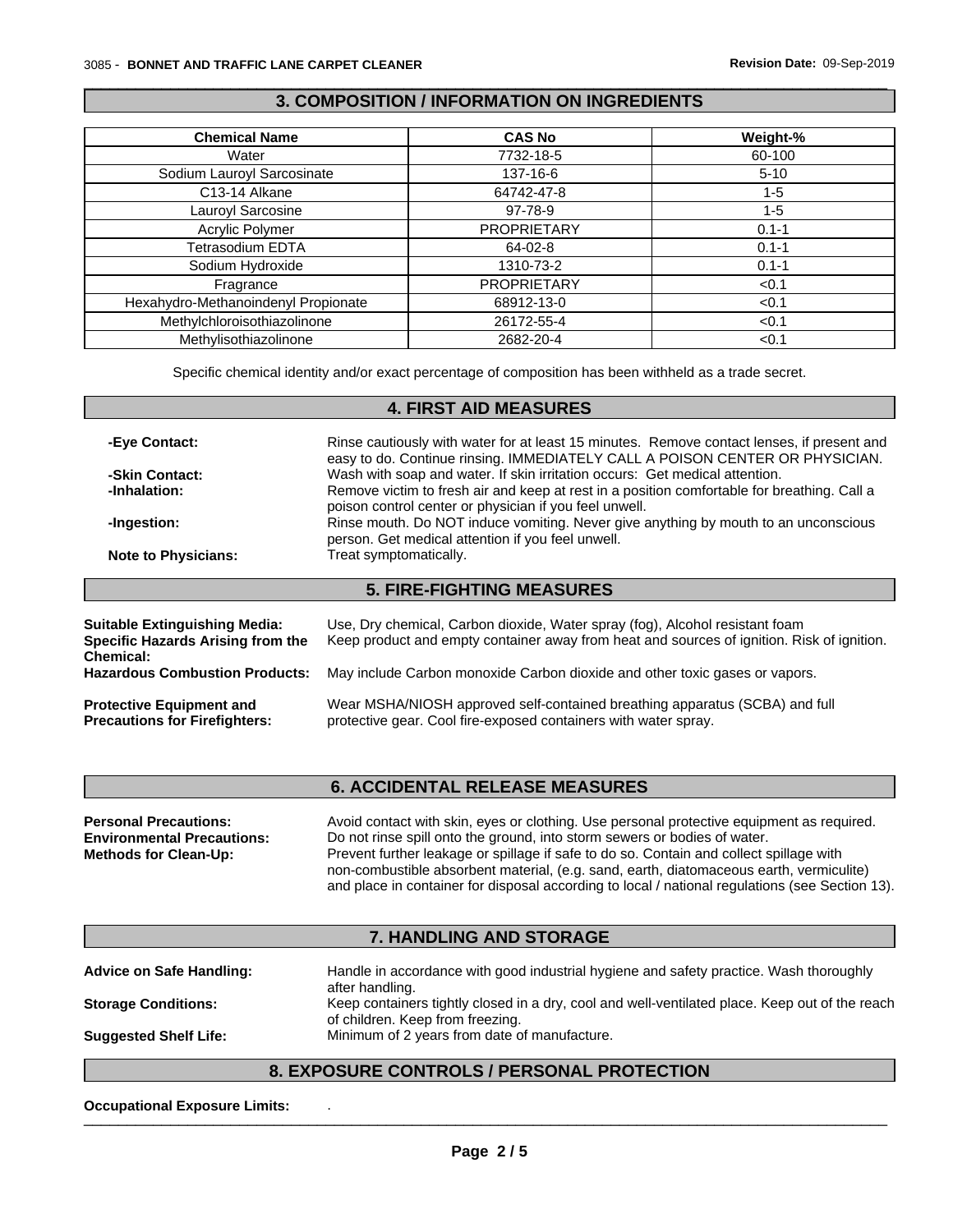| <b>Chemical Name</b>                   | <b>ACGIH TLV</b>                                                                | <b>OSHA PEL</b>                                                                                                                                                              | <b>NIOSH</b>                                             |
|----------------------------------------|---------------------------------------------------------------------------------|------------------------------------------------------------------------------------------------------------------------------------------------------------------------------|----------------------------------------------------------|
| Sodium Hydroxide<br>1310-73-2          | Ceiling: $2 \text{ mg/m}^3$                                                     | TWA: $2 \text{ mq/m}^3$<br>(vacated) Ceiling: 2 mg/m <sup>3</sup>                                                                                                            | IDLH: $10 \text{ mg/m}^3$<br>Ceiling: $2 \text{ mg/m}^3$ |
| <b>Engineering Controls:</b>           | Provide good general ventilation.<br>engineering controls should be considered. | If work practices generate dust, fumes, gas, vapors or mists which expose workers to<br>chemicals above the occupational exposure limits, local exhaust ventilation or other |                                                          |
| <b>Personal Protective Equipment</b>   |                                                                                 |                                                                                                                                                                              |                                                          |
| <b>Eye/Face Protection:</b>            | Wear splash goggles.                                                            |                                                                                                                                                                              |                                                          |
| <b>Skin and Body Protection:</b>       | Wear rubber or other chemical-resistant gloves.                                 |                                                                                                                                                                              |                                                          |
| <b>Respiratory Protection:</b>         | Not required with expected use.                                                 |                                                                                                                                                                              |                                                          |
|                                        |                                                                                 | If occupational exposure limits are exceeded or respiratory irritation occurs, use of a                                                                                      |                                                          |
|                                        |                                                                                 | NIOSH/MSHA approved respirator suitable for the use-conditions and chemicals in Section                                                                                      |                                                          |
|                                        | 3 should be considered.                                                         |                                                                                                                                                                              |                                                          |
| <b>General Hygiene Considerations:</b> |                                                                                 | Wash hands and any exposed skin thoroughly after handling.                                                                                                                   |                                                          |
|                                        | See 29 CFR 1910.132-138 for further quidance.                                   |                                                                                                                                                                              |                                                          |

 $\_$  ,  $\_$  ,  $\_$  ,  $\_$  ,  $\_$  ,  $\_$  ,  $\_$  ,  $\_$  ,  $\_$  ,  $\_$  ,  $\_$  ,  $\_$  ,  $\_$  ,  $\_$  ,  $\_$  ,  $\_$  ,  $\_$  ,  $\_$  ,  $\_$  ,  $\_$  ,  $\_$  ,  $\_$  ,  $\_$  ,  $\_$  ,  $\_$  ,  $\_$  ,  $\_$  ,  $\_$  ,  $\_$  ,  $\_$  ,  $\_$  ,  $\_$  ,  $\_$  ,  $\_$  ,  $\_$  ,  $\_$  ,  $\_$  ,

# **9. PHYSICAL AND CHEMICAL PROPERTIES**

| Appearance/Physical State:             | Liquid                      |
|----------------------------------------|-----------------------------|
| Color:                                 | White emulsion              |
| Odor:                                  | Floral fragrance            |
| pH:                                    | 8.5-9.0                     |
| <b>Melting Point / Freezing Point:</b> | No information available.   |
| <b>Boiling Point / Boiling Range:</b>  | l99 °C / 210 °F             |
| Flash Point:                           | > 99 °C / > 210 °F ASTM D56 |
| <b>Evaporation Rate:</b>               | $< 1$ (Butyl acetate = 1)   |
| Flammability (solid, gas)              | No information available.   |
| <b>Upper Flammability Limit:</b>       | No information available.   |
| Lower Flammability Limit:              | No information available.   |
| Vapor Pressure:                        | No information available.   |
| <b>Vapor Density:</b>                  | No information available.   |
| <b>Specific Gravity:</b>               | 1.004                       |
| Solubility(ies):                       | Miscible in water           |
| <b>Partition Coefficient:</b>          | No information available.   |
| <b>Autoignition Temperature:</b>       | No information available.   |
| <b>Decomposition Temperature:</b>      | No information available.   |
| Viscosity:                             | No information available.   |

# **10. STABILITY AND REACTIVITY**

| <b>Reactivity:</b>             | This material is considered to be non-reactive under normal conditions of use.                     |
|--------------------------------|----------------------------------------------------------------------------------------------------|
| <b>Chemical Stability:</b>     | Stable under normal conditions.                                                                    |
|                                | <b>Possibility of Hazardous Reactions:</b> Not expected to occur with normal handling and storage. |
| <b>Conditions to Avoid:</b>    | Extremes of temperature and direct sunlight.                                                       |
| Incompatible Materials:        | Strong oxidizing agents. Strong acids.                                                             |
| <b>Hazardous Decomposition</b> | May include carbon monoxide, carbon dioxide (CO2) and other toxic gases or vapors.                 |
| <b>Products:</b>               |                                                                                                    |

# **11. TOXICOLOGICAL INFORMATION**

| <b>Likely Routes of Exposure:</b>   | Eyes, Skin, Ingestion, Inhalation.                                                                       |
|-------------------------------------|----------------------------------------------------------------------------------------------------------|
| <b>Symptoms of Exposure:</b>        |                                                                                                          |
| -Eye Contact:                       | Pain, redness, swelling of the conjunctiva and tissue damage. Eye contact may cause<br>permanent damage. |
| -Skin Contact:                      | Drying of the skin.                                                                                      |
| -Inhalation:                        | Nasal discomfort and coughing.                                                                           |
| -Ingestion:                         | Pain, nausea, vomiting and diarrhea.                                                                     |
| Immediate, Delayed, Chronic Effects |                                                                                                          |
| Product Information:                | Data not available or insufficient for classification.                                                   |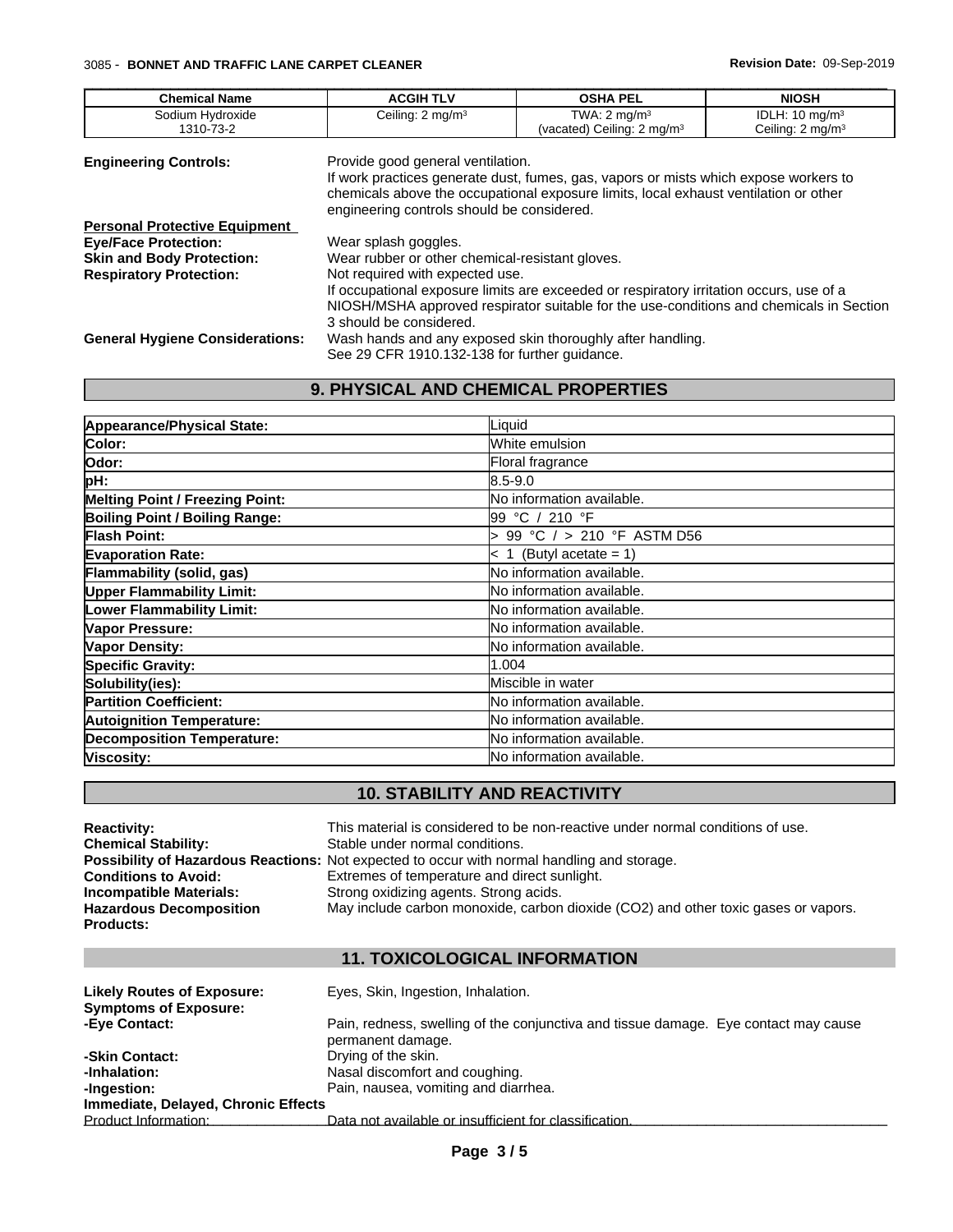#### **Numerical Measures of Toxicity**

The following acute toxicity estimates (ATE) are calculated based on the GHS document.

| ATEmix (oral):   | 33400 mg/kg      |
|------------------|------------------|
|                  |                  |
| ATEmix (dermal): | 64537 mg/kg mg/l |

#### **Component Acute Toxicity Information**

| <b>Chemical Name</b>                      | Oral LD50            | Dermal LD50             | <b>Inhalation LC50</b>  |
|-------------------------------------------|----------------------|-------------------------|-------------------------|
| Water<br>7732-18-5                        | $> 90$ mL/kg (Rat)   | Not Available           | Not Available           |
| C <sub>13</sub> -14 Alkane<br>64742-47-8  | $>$ 5000 mg/kg (Rat) | $>$ 2000 mg/kg (Rabbit) | $> 5.2$ mg/L (Rat) 4 h  |
| Tetrasodium EDTA<br>$64-02-8$             | $= 1658$ mg/kg (Rat) | Not Available           | Not Available           |
| Sodium Hydroxide<br>1310-73-2             | Not Available        | $= 1350$ mg/kg (Rabbit) | Not Available           |
| Methylchloroisothiazolinone<br>26172-55-4 | $= 481$ mg/kg (Rat)  | Not Available           | $= 1.23$ mg/L (Rat) 4 h |

 $\_$  ,  $\_$  ,  $\_$  ,  $\_$  ,  $\_$  ,  $\_$  ,  $\_$  ,  $\_$  ,  $\_$  ,  $\_$  ,  $\_$  ,  $\_$  ,  $\_$  ,  $\_$  ,  $\_$  ,  $\_$  ,  $\_$  ,  $\_$  ,  $\_$  ,  $\_$  ,  $\_$  ,  $\_$  ,  $\_$  ,  $\_$  ,  $\_$  ,  $\_$  ,  $\_$  ,  $\_$  ,  $\_$  ,  $\_$  ,  $\_$  ,  $\_$  ,  $\_$  ,  $\_$  ,  $\_$  ,  $\_$  ,  $\_$  ,

**Carcinogenicity:** No components present at 0.1% or greater are listed as to being carcinogens by ACGIH, IARC, NTP or OSHA.

### **12. ECOLOGICAL INFORMATION**

| <b>Chemical Name</b>                      | <b>Algae/Aquatic Plants</b>                                                                                                                                | <b>Fish</b>                                                                                                                                                         | <b>Toxicity to</b><br><b>Microorganisms</b> | <b>Crustacea</b>                                                                                                                                         |
|-------------------------------------------|------------------------------------------------------------------------------------------------------------------------------------------------------------|---------------------------------------------------------------------------------------------------------------------------------------------------------------------|---------------------------------------------|----------------------------------------------------------------------------------------------------------------------------------------------------------|
| C <sub>13</sub> -14 Alkane<br>64742-47-8  | Not Available                                                                                                                                              | 45: 96 h Pimephales<br>promelas mg/L LC50<br>flow-through 2.2: 96 h<br>Lepomis macrochirus mg/L<br>LC50 static 2.4: 96 h<br>Oncorhynchus mykiss mg/L<br>LC50 static | Not Available                               | Not Available                                                                                                                                            |
| Tetrasodium EDTA<br>64-02-8               | 1.01: 72 h Desmodesmus<br>subspicatus mg/L EC50                                                                                                            | 41: 96 h Lepomis<br>macrochirus mg/L LC50<br>static 59.8: 96 h Pimephales<br>promelas mg/L LC50 static                                                              | Not Available                               | Not Available                                                                                                                                            |
| Sodium Hydroxide<br>1310-73-2             | Not Available                                                                                                                                              | 45.4: 96 h Oncorhynchus<br>mykiss mg/L LC50 static                                                                                                                  | Not Available                               | Not Available                                                                                                                                            |
| Methylchloroisothiazolinone<br>26172-55-4 | $0.11 - 0.16$ : 72 h<br>Pseudokirchneriella<br>subcapitata mg/L EC50<br>static 0.03 - 0.13: 96 h<br>Pseudokirchneriella<br>subcapitata mg/L EC50<br>static | 1.6: 96 h Oncorhynchus<br>mykiss mg/L LC50<br>semi-static                                                                                                           | Not Available                               | 4.71: 48 h Daphnia magna<br>mg/L EC50 0.12 - 0.3: 48 h<br>Daphnia magna mg/L EC50<br>Flow through 0.71 - 0.99: 48<br>h Daphnia magna mg/L<br>EC50 Static |

| <b>Persistence and Degradability:</b> | No information available. |
|---------------------------------------|---------------------------|
| <b>Bioaccumulation:</b>               | No information available. |
| <b>Other Adverse Effects:</b>         | No information available. |

# **13. DISPOSAL CONSIDERATIONS**

**Disposal of Wastes:** Dispose of in accordance with federal, state and local regulations.<br>**Contaminated Packaging:** Dispose of in accordance with federal, state and local regulations. Dispose of in accordance with federal, state and local regulations.

 $\_$  ,  $\_$  ,  $\_$  ,  $\_$  ,  $\_$  ,  $\_$  ,  $\_$  ,  $\_$  ,  $\_$  ,  $\_$  ,  $\_$  ,  $\_$  ,  $\_$  ,  $\_$  ,  $\_$  ,  $\_$  ,  $\_$  ,  $\_$  ,  $\_$  ,  $\_$  ,  $\_$  ,  $\_$  ,  $\_$  ,  $\_$  ,  $\_$  ,  $\_$  ,  $\_$  ,  $\_$  ,  $\_$  ,  $\_$  ,  $\_$  ,  $\_$  ,  $\_$  ,  $\_$  ,  $\_$  ,  $\_$  ,  $\_$  ,

### **14. TRANSPORT INFORMATION**

**DOT:** Not Regulated **Proper Shipping Name:** Non-Hazardous Product